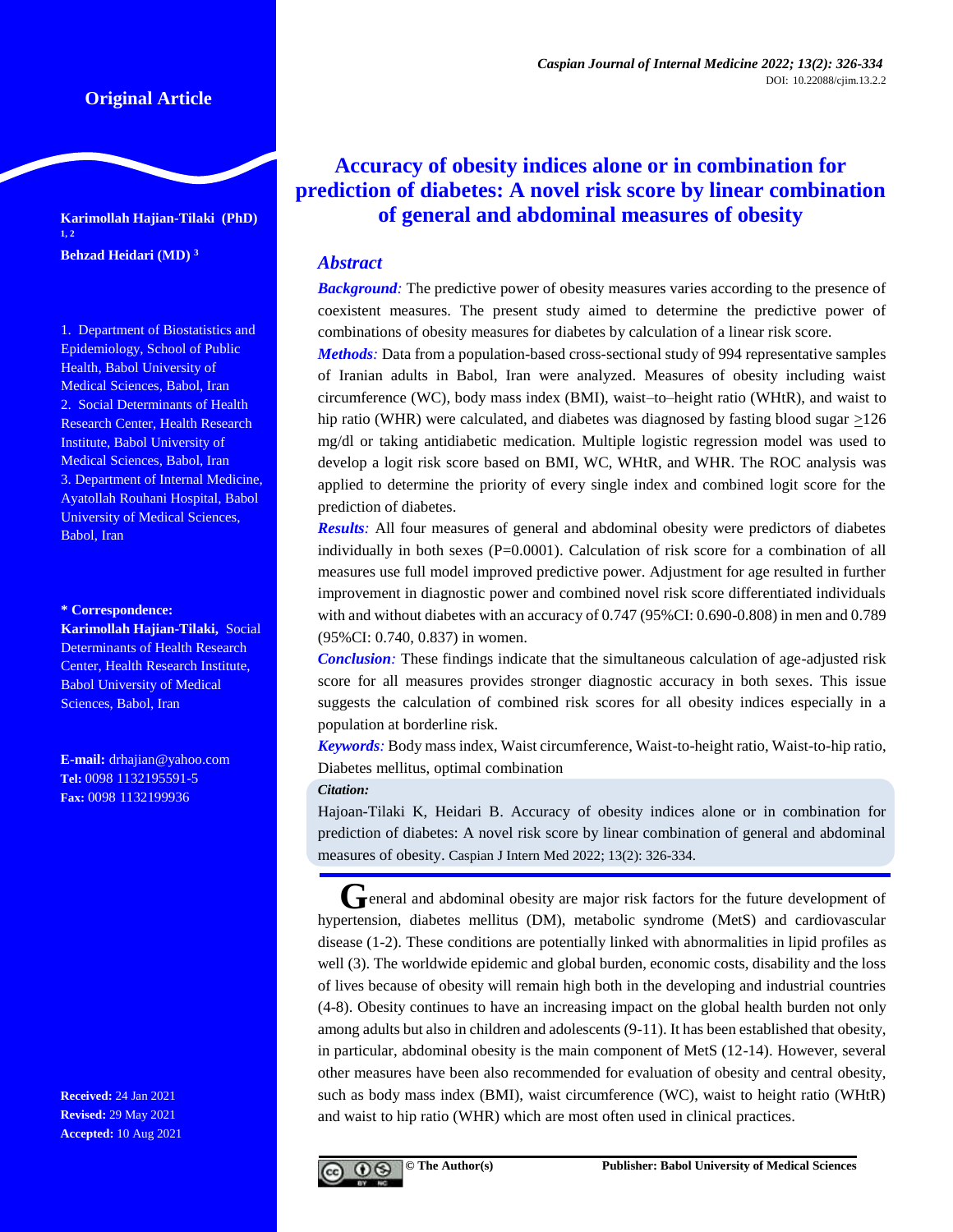Among these measures, the WC as a simple unidimensional measure has been further considered in the definition of MetS by International Diabetes Federation (IDF) (12), National Cholesterol Education Program (NCEP) Adult Treatment Panel III (ATP III) (13) and American Heart Association (AHA)/National Heart, Lung, and Blood Institute (14) as well as in Iranian National Committee of Obesity (INCO) but with different cutoff values (15). It has been acknowledged that all of the above anthropometric measures are also linked with insulin resistance and type 2 diabetes (16). Nonetheless, the advantage superiority and the optimal cutoff point values of each of these parameters over each other for the prediction of diabetes vary according to sex and ethnicities and so remain to be determined (17-18).

Hence, a single measure may have insufficient potential to predict diabetes in subjects with or without general or abdominal obesity (19). For these reasons, a few studies have investigated the potential of combinations of these measures in the assessment of mortalities in patients with coronary artery disease. In a longitudinal study of Chinese adults, two indices of BMI and WC have provided a higher predictive ability for cardiovascular risk mortality as compared to each of them alone, particularly in women (20). In contrast, collaborative analysis of 58 prospective studies in developed countries, the separate or combined association of BMI, WC, and WHR did not importantly improve cardiovascular disease risk prediction in people of developed countries when additional information is available for systolic blood pressure, history of diabetes, and lipids after adjustment for age, sex, and smoking status, baseline blood pressure, history of diabetes and lipids (21).

However, in the Asian population, in particular Iranian adult people, the predictive power of cardiovascular risk and diabetes for these measures alone or in combination has not been established yet. Thus, this study was aimed to develop a risk score of optimal combinations of obesity and central obesity measures in predicting DM.

## **Methods**

**Study Subjects and Data collection:** The data of this study were extracted from a population-based cross-sectional study of cardiovascular risk factors and MetS in Babol, a geographic region located in the North of Iran and the South of the Caspian Sea. A representative sample of 1000 adult population aged 20-70 years was recruited using a two-stage cluster sampling technique. The allocated sample size is enable to detect a standardized difference of 0.12 in calculated risk score between individuals with and without diabetes with 95% confidence level and 80% power. The six participants were excluded in the analysis because of the presence of missing data and thus the analysis was carried out with 994 individuals.

The details of the sampling procedure and inclusion criteria have been explained elsewhere (22). In brief, the individuals with recent severe cardiovascular arteritis (CVA), major physical abnormality, pregnant women at second and third trimesters and those with less than 10 h fasting were excluded from the study. All demographic data such as age, gender, education, and also anthropometric measures of weight, height, WC, waist and hip circumferences were measured by trained nurses at home visit with standard methods. The weight was measured using a digital scale nearest to 0.1 kg with light clothes. The height was determined nearest to 0.1 cm using a stadiometer without shoes while the subjects stand near the wall. The WC was measured by a tape measure at the level of the midpoint between the iliac crest and the lower border of the tenth rib. Hip circumference is a measurement of the hip, using a tape measure, to assess the spatial distance between each corresponding hip bone in proportion to the buttocks.

All subjects were invited to the central lab of Ayatollah Rouhani Hospital in taking blood samples during morning for10-12 hours overnight fasting. Fasting blood sugar (FBS) was measured by the standard method. Diabetes mellitus (DM) was diagnosed by FBS  $\geq$ 126 mg/dl or self-reported data or taking antidiabetic medication. The BMI was calculated by weight in kg divided to height in m2 (kg/m2). The WHtR was computed as the ratio of WC to the height and the WHR was calculated as WC divided by HC in all participants. The calculated BMI was categorized as underweight (BMI<18.5), normal weight (BMI: 18.5-24.99), overweight (BMI:25- 29.99) and obese (BMI>=30). For WC the cutoff point of 88 cm for women and 102 cm for men were used. All individuals had given written consent before participating in the study and the study protocol was approved by the Institutional Ethical Board of Babol University of Medical Sciences (Ethical code: IR.MUBABOL.Rec.1400.0660).

**Statistical Analysis:** The data were analyzed using the SPSS software Version 18. In the univariate analysis, the descriptive statistics for categorical variables were calculated as frequency and percentage and the quantitative variables as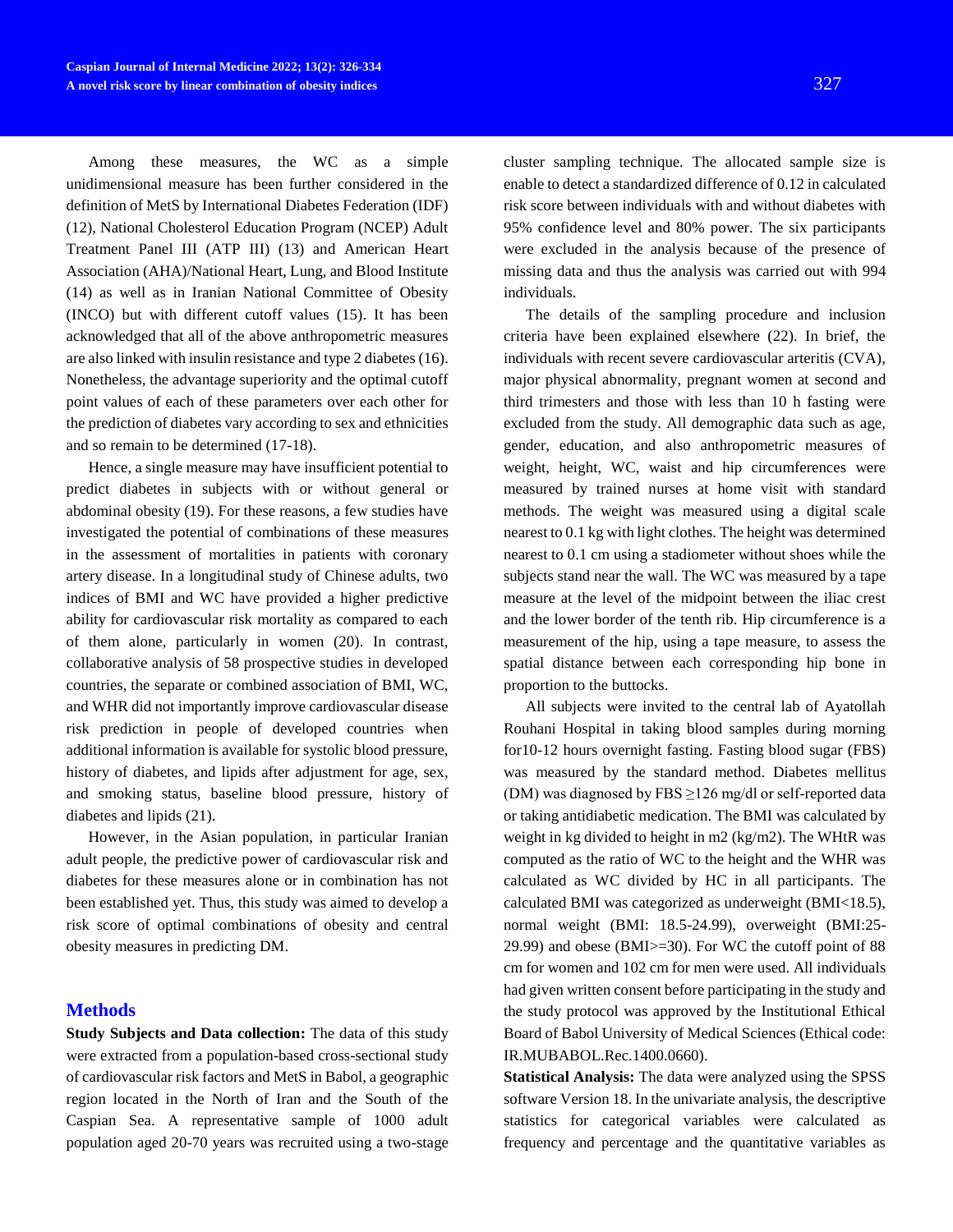mean±SD. The binary outcome variable was FBS ≥126 mg/dl or taking antidiabetic agents defined as diabetes mellitus and all the anthropometric measures of obesity and abdominal obesity were independent variables. The age was considered BMI (P=0.001).

as potential confounder and gender as modifier. In bivariate analysis, the means of anthropometric measures were compared between the two groups of participants with and without DM according to gender.

The independent sample t-test was used for comparison between the two groups. In multivariate analysis, we developed a combination of risk scores based on BMI, WC, WHtR, and WHR for predicting DM using multiple logic regression models. Two different methods were used for the selection of variables. First, we used a forward stepwise method to select potential independent variables, and then we applied a full model consisted of all four obesity and abdominal obesity indexes according to sex. Based on logistic regression coefficients of full model, the risk score was calculated as logit  $p = b_0 + b_1 BMI + b_2 WC + b_3WHtR + b_4$ WHR. Additionally, we adjusted the logit score in the full model by age according to the sexes. Finally, we applied receiver operator characteristic (ROC) analysis to calculate the diagnostic accuracy of the four anthropometric measures scores, alone or in a newly-developed combination of logit score for DM by estimating the area under the curve and its 95% confidence interval.

#### **Results**

Characteristics of the study sample are presented in table 1 according to sex. The mean age (SD) in men and women were 43.6±14.3 and 41.9±12.6 years, respectively. The level of education in the majority (57.3%) of the participants was in high school or higher and it was significantly higher in men than women (65% vs  $51.1\%$ , P=0.001). Diabetes was found in

Table 2 shows the results of regression coefficients of obesity indexes, SE, and Wald statistics with the stepwise forward method of variable selection in the logistic regression model. In men, only the WHtR remained at a significant level in age model and conditional on WHtR in the model, other indices remained non-significant. But for women, BMI and WHR remained significant using forward variable selection. Additionally, the coefficient logistic risk score of full model was also estimated for men and women (Men: logit P= - 5.264  $+ 0.011$  BMI  $+ 0.006$  WC  $+ 2.808$  WHtR  $+1.221$  WHR; Women: logit P = - 7.674 + 0.096 BMI - 0.026 WC + 2.881 WHtR  $+ 4.424$  WHR). The age adjusted logit risk score of full model was also calculated for both sexes (Men: logit P=- 7.806+0.026BMI+0.085WC-

11.393WHtR+0.526WHR+0.065 age; Women: logit P=- 10.257+0.134BMI+0.008WC-

6.199WHtR+4.808WHR=0.072 age). Table 3 indicates that all anthropometric measures and both the calculated logistic risk score are significantly higher in individuals with diabetes than in those without diabetes in both sexes  $(P= 0.001)$ . Table 4 and figure 1 display the diagnostic accuracy of each anthropometric measure alone and the logistic risk score by three methods of variable selection. In forward selection, for men, the accuracy (AUC) of logistic risk score based on WHtR is identical to that of WHtR raw data alone. In contrast to women, the combined risk score based on the BMI and WHR produced higher accuracy than each marker alone. The additional gain on accuracies of the combined risk score of the full model was very little for both sexes. However, in the full model of all four anthropometric measures, when the logit score was adjusted by age, the diagnostic accuracy quietly improved compared with the unadjusted age in both sexes.

| Table 1. The achieveraphic and emilical enargeteristics of study samples according to sex |                 |                 |                 |                |
|-------------------------------------------------------------------------------------------|-----------------|-----------------|-----------------|----------------|
| <b>Characteristics</b>                                                                    | <b>All</b>      | <b>Men</b>      | <b>Women</b>    | <b>P-value</b> |
| Age (Mean $\pm$ SD, year)                                                                 | $42.7 \pm 13.4$ | $43.6 \pm 14.3$ | $41.9 \pm 12.6$ | 0.06           |
| Age group                                                                                 |                 |                 |                 |                |
| $20-39y$                                                                                  | 428(43.1)       | 181 (40.4)      | 247(45.2)       |                |
| $40-59$                                                                                   | 429 (43.2)      | 194(43.3)       | 235(43.0)       | 0.08           |
| $>= 60$                                                                                   | 137(13.8)       | 73 (16.3)       | 64 (11.7)       |                |
| Educational level                                                                         |                 |                 |                 |                |
| $\leq$ High school                                                                        | 424 (42.7)      | 157(35.0)       | 267 (48.9)      | 0.001          |
| High school or higher                                                                     | 570 (57.3)      | 291 (65.0)      | 279 (51.1)      |                |

**Table 1. The demographic and clinical characteristics of study samples according to sex**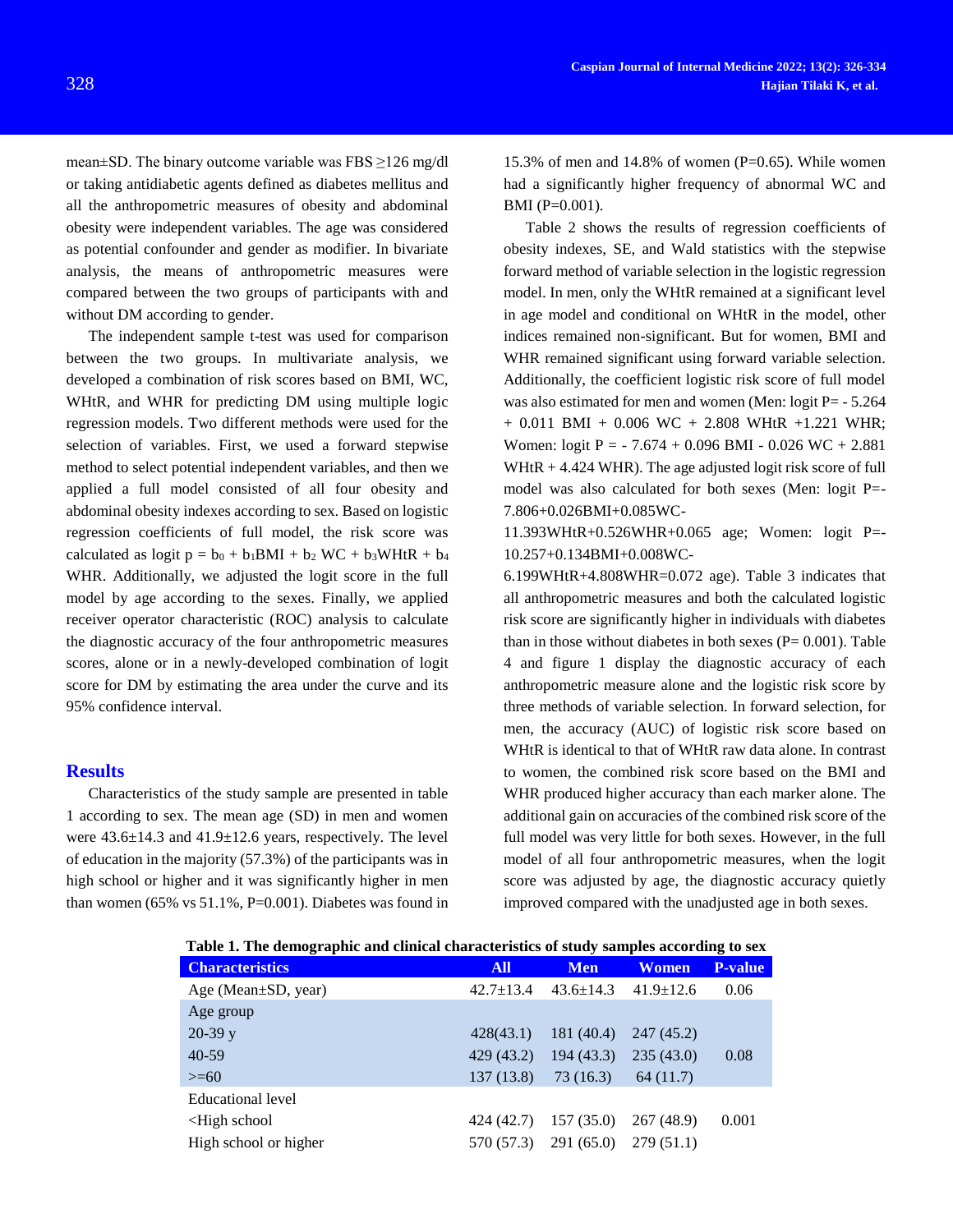| DM                                        |            |            |            |       |
|-------------------------------------------|------------|------------|------------|-------|
| Without DM                                | 841 (84.7) | 376 (84.1) | 465(85.2)  | 0.65  |
| With DM                                   | 152(15.3)  | 71 (15.9)  | 81 (14.8)  |       |
| $WC$ (cm)                                 |            |            |            |       |
| Normal WC (Men<102, women<88)             | 565 (57.1) | 342 (76.3) | 226(41.4)  | 0.001 |
| Abnormal WC (Men $> 102$ , Women $> 88$ ) | 426 (42.9) | 106(23.7)  | 320 (58.6) |       |
| BMI (kg/m <sup>2</sup> )                  |            |            |            |       |
| < 18.5                                    | 13(1.3)    | 5(1.1)     | 8 (1.5)    |       |
| 18.5-24.9                                 | 322(32.4)  | 185(41.3)  | 137(25.1)  | 0.001 |
| $25 - 29.9$                               | 373 (37.5) | 177(39.5)  | 196(35.9)  |       |
| $>=30$                                    | 286 (28.8) | 81(18.1)   | 205(37.5)  |       |

**Table 2. The logistic regression risk score coefficients using stepwise forward variable selection using anthropometric** 

| indexes in predicting DM |                         |             |                        |         |
|--------------------------|-------------------------|-------------|------------------------|---------|
| <b>Variables</b>         | <b>Coefficients (B)</b> | $SE(\beta)$ | <b>Wald statistics</b> | P-value |
| Men                      |                         |             |                        |         |
| Constant                 | $-4.47$                 | 0.84        | 28.10                  | 0.001   |
| WHtR                     | 5.02                    | 1.47        | 151.46                 | 0.001   |
| Women                    |                         |             |                        |         |
| Constant                 | $-7.66$                 | 1.34        | 32.67                  | 0.001   |
| <b>BMI</b>               | 0.09                    | 0.02        | 17.84                  | 0.001   |
| WHR                      | 3.81                    | 1.51        | 6.36                   | 0.012   |

Men: Logit p=-4.47+5.02 WHtR; Women: logit p=-7.66+0.09BMI+3.81WHR

# **Table 3. The mean SD of anthropometric measures and the computed risk scores in individuals with and without DM**

| <b>Anthropometric indexes</b>           | <b>With DM</b>     | <b>Without DM</b>  | <b>P-value</b> |
|-----------------------------------------|--------------------|--------------------|----------------|
|                                         | $Mean \pm SD$      | $Mean \pm SD$      |                |
| Men                                     |                    |                    |                |
| BMI (kg/m <sup>2</sup> )                | $27.76 \pm 3.97$   | $26.19 + 4.97$     | 0.001          |
| $WC$ (cm)                               | $99.14 \pm 17.97$  | $92.48 \pm 13.69$  | 0.001          |
| <b>WHtR</b>                             | $0.58 \pm 0.12$    | $0.54 + 0.08$      | 0.001          |
| <b>WHR</b>                              | $0.94 \pm 0.13$    | $0.91 \pm 0.08$    | 0.001          |
| Logistic risk score (Forward selection) | $-1.554 + 0.589$   | $-1.766 \pm 0.404$ | 0.001          |
| Logistic risk score (Full model) $\Box$ | $-1.578 \pm 0.591$ | $-1.798 \pm 0.406$ | 0.001          |
| Logit risk score (Full model) $\Box$    | $-1.5780.591$      | $-1.7980.406$      | 0.001          |
| Women                                   |                    |                    |                |
| BMI $(kg/m2)$                           | $31.73 \pm 5.73$   | $28.13 \pm 5.49$   | 0.001          |
| $WC$ (cm)                               | $98.62 + 14.73$    | $90.31 \pm 14.65$  | 0.001          |
| <b>WHtR</b>                             | $0.63 \pm 0.09$    | $0.57 \pm 0.09$    | 0.001          |
| <b>WHR</b>                              | $0.87 \pm 0.09$    | $0.83 \pm 0.09$    | 0.001          |
| Logit risk score (Forward selection)    | $-1.473 \pm 0.676$ | $-1.961 \pm 0.673$ | 0.001          |
| Logit risk score (Full model) $\Box$    | $-1.513 \pm 0.656$ | $-2.008 \pm 0.676$ | 0.001          |
| Logit risk score (Full model) $\Box$    | $-1.2220.883$      | $-2.381$ 1.140     | 0.001          |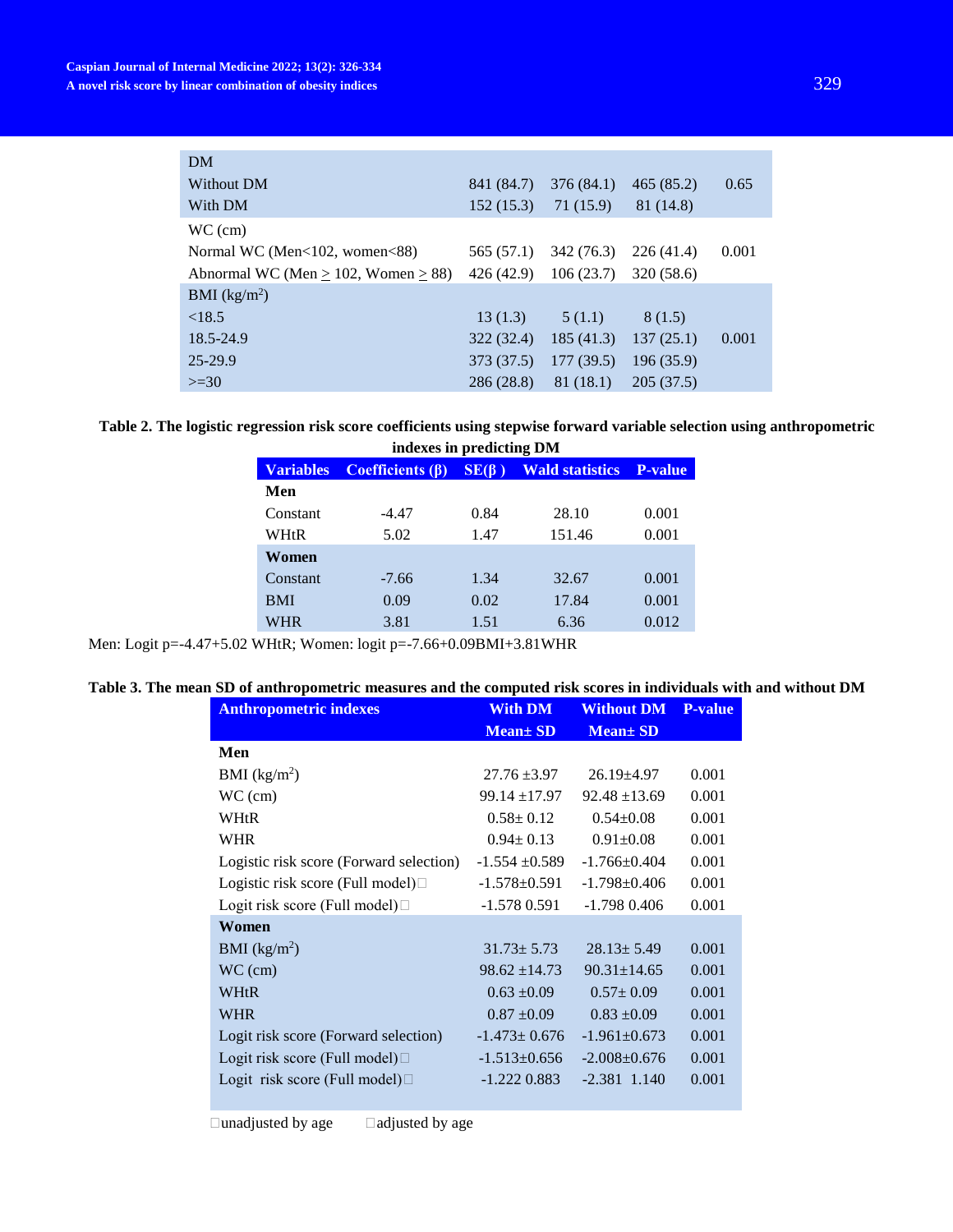| <b>Anthropometric indexes</b>           | <b>AUC (95%CI)</b>  | <b>P-value</b> |
|-----------------------------------------|---------------------|----------------|
| Men                                     |                     |                |
| BMI                                     | 0.621(0.554, 0.688) | 0.001          |
| <b>WC</b>                               | 0.641(0.556, 0.715) | 0.001          |
| WHtR                                    | 0.636(0.563, 0.710) | 0.001          |
| <b>WHR</b>                              | 0.610(0.540, 0.680) | 0.003          |
| Logistic risk score (Forward selection) | 0.636(0.563, 0.710) | 0.001          |
| Logistic risk score (Full model) $\Box$ | 0.639(0.567, 0.711) | 0.001          |
| Logit risk score (Full model) $\Box$    | 0.747(0.690, 0.808) | 0.001          |
| Women                                   |                     |                |
| <b>BMI</b>                              | 0.692(0.629, 0.755) | 0.001          |
| <b>WC</b>                               | 0.692(0.626, 0.758) | 0.001          |
| <b>WHtR</b>                             | 0.703(0.640, 0.766) | 0.001          |
| <b>WHR</b>                              | 0.664(0.603, 0.725) | 0.001          |
| Logit risk score (Forward selection)    | 0.715(0.652, 0.778) | 0.001          |
| Logit risk score (Full model) $\Box$    | 0.717(0.652, 0.776) | 0.001          |
| logit risk score (Full mode) $\Box$     | 0.789(0.740, 0.837) | 0.001          |

**Table 4. Accuracy of anthropometric measures alone and combined logit risk scores in predicting diabetes with respect to sex**

Full model logit risk score without age adjusted;  $\Box$  Full model adjusted by age.



**Figure 1. ROC curves of obesity and abdominal obesity measures and combined logit scores of different model selection (panels (a) for men and (b) for women)**

#### **Discussion**

The results of this study indicate that all anthropometric measures of obesity such as BMI, WC, WHtR, and WHR individually can predict diabetes significantly in both men and women. However, performances of these indices vary according to sex. In men, despite a significant accuracy, predictive performances for all indices were low, whereas in women, all measures especially WHtR yielded acceptable predicted power individually with an accuracy of close to a good level. Furthermore, risk calculation for the combination of these indices together provided stronger predictive ability

in distinguishing diabetic from nondiabetic individuals at a significant level in both sexes particularly in women. In this study, BMI, WC, WHtR and WHR simultaneously predicted diabetes type 2 and differentiated it from the non-diabetic population with accuracy 74.7% in men and 78.9% in women. In the female population of this study, the accuracy of BMI as an index of general obesity and WC as a measure of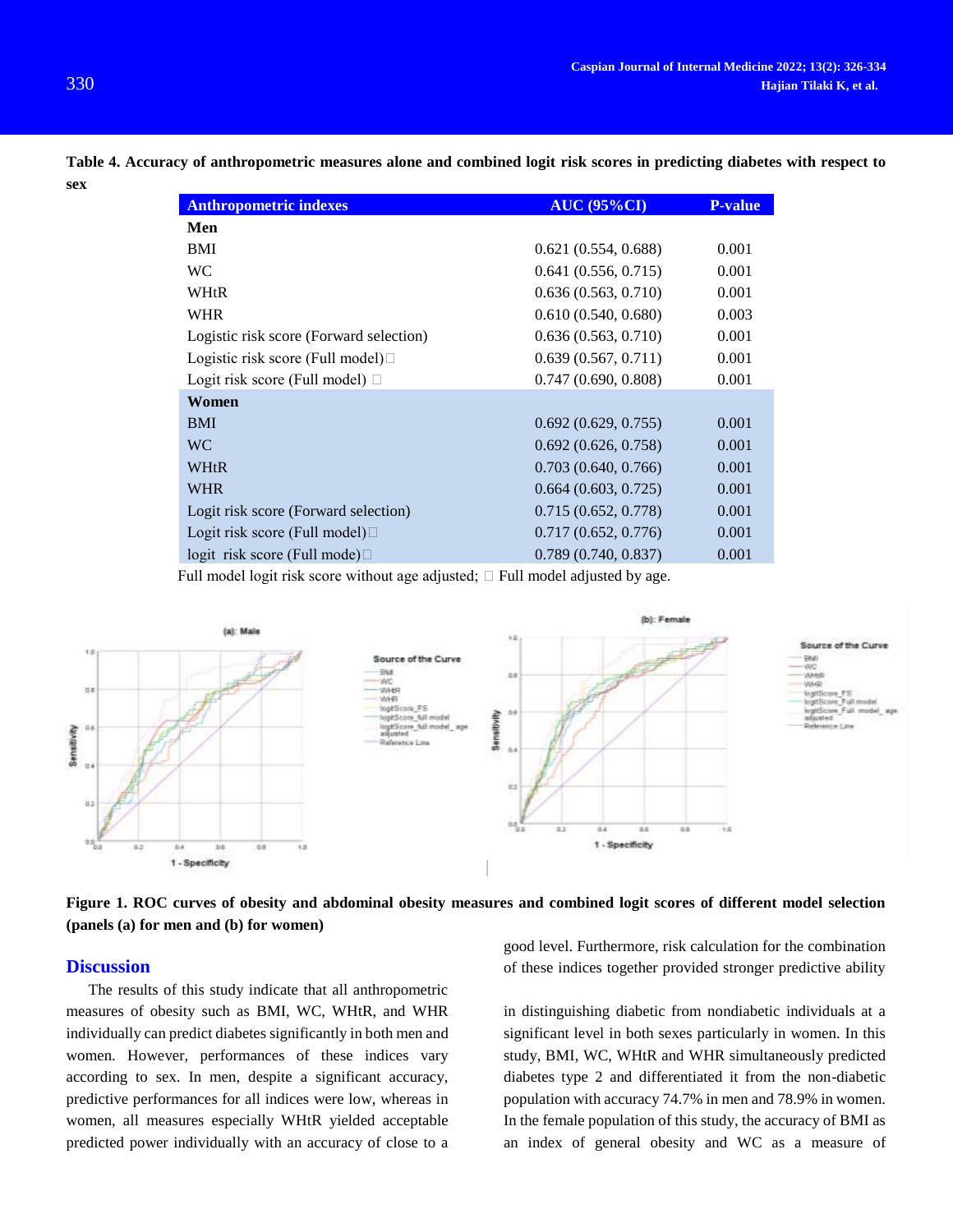abdominal obesity was lower than WHtR which is considered as a measure of abdominal fat distribution, whereas in men accuracy of BMI and WHtR particularly WHR was lower than WC. Overall, these findings indicate that each obesity measure especially WHtR, in addition to individual predictive performance, can provide stronger predictive power in combination with other anthropometric measures.

Anthropometric parameters that are easily measurable are frequently used for the identification of individuals who are at greater risk of cardiometabolic disease. In the present study, greater predictive power of WHtR is partly in agreement with the results of 3 studies from other Iranian populations in which WHtR yielded the highest predictive ability in both sexes, whereas, other measures exhibited equal ability in each sex (23, 24, 25. However, none of these studies calculated combined risk of anthropometric measures, only Zafari et al. (24) in their recent meta-analysis have found higher predictive value in both men and women when high values of BMI were combined with other anthropometric measures. Similarly, Lee et al. (26) found superiority of calculation of combined risk score for prediction diabetes.

Accordingly, the results of 4 previous meta-analyses, as well as a recent meta-analysis, has revealed stronger or equal accuracy of WHtR over WC and superiority of both WHtR and WC over BMI in predicting diabetes (27, 28, 29, 31). In one meta-analysis, WHtR was the best discriminator for hypertension, diabetes, and dyslipidemia in both sexes, whereas BMI had the poorest discriminative power for cardiovascular risk factors (28). Similarly, Ashwell et al. (30) found greater discriminative potential for WHtR and WC than BMI in predicting the adverse outcome by 4- 5% and 3% over BMI, respectively. Savva et al. (31) found a stronger association of WHtR than BMI with incident cardiovascular disease, cardiovascular disease mortality, and all-cause mortality in Asian than non-Asian. Also, in two cohort studies comprised of different ethnic populations (32, 33), the accuracy of WHtR and WC was higher in the Asian population. Nonetheless, Kidy et al. (34) in a bi-ethnic sample of South Asians and white Europeans found no superiority of any obesity measure to BMI across diverse ethnicities in the UK. Even, a recent longitudinal study of 9962 Chinese elderly people has shown stronger predicting power of BMI than WC and WHtR, both in men and women over a 4.6- year followup duration (35).

Contrary to our study, Ye et al. (36) in a recent longitudinal study found higher accuracy of BMI, WC, and WHR in men than in women. In this study baseline, BMI and WC as well, as the prevalence of overweight and obesity in men were significantly higher than in women.

Conflicting results between different studies can be attributed to several factors including patient selection, study design, methods of data collection, characteristics of the study population such as age, sex, ethnicity, lifestyles. Furthermore, the prevalence of general and abdominal obesity, as well as diabetes, vary across diverse studies. Besides, the association between anthropometric measures and cardiometabolic risk factors can be confounded by the distribution of other associated factors of diabetes like family history, diet, level of physical activity and education (7-10).

In the geographic region of the current study, diabetes and obesity are prevalent in the general population, particularly in women, even in adolescent and children (7-10), hence predictive power of anthropometric measure for diabetes is expected to be different from of other studies with different prevalence of diabetes and its risk factors. Thus, the combined score in our findings is useful for fast screening in clinical practices. With regard to the participants of the present study, the prevalence of diabetes was similar between men and women, but the prevalence of abdominal and general obesity in women was about two-fold greater than in men. As a result, the accuracy of anthropometric measures especially WHtR or WC in men was expected to be lower. However, the difference in accuracy decreased between women and men after the calculation of risk score for the combination of BMI, WC, WHtR, and WHR.

The results of a cross-sectional study of obese men and women indicated that in women, all measures of body fat distribution except abdominal subcutaneous adipose tissue were associated with having  $\geq 1$  cardiometabolic risk factor, in which visceral adipose tissue was most strongly associated by  $OR = 5.77$ , whereas in obese men, the associations of body fat distribution and the presence of cardiometabolic risk factors were attenuated (37).These observations may indicate that factors other than obesity measure may also contribute to the development of diabetes in men, and thus may explain sexdifference accuracy in this study.

Nonetheless, the present study is cross-sectional and the association does not indicate causality. One major strength of this study is the simultaneous calculation of risk score for all anthropometric measures which in our knowledge has not been shown in any previous studies yet. This method provides greater power for prediction of outcome and thus may increase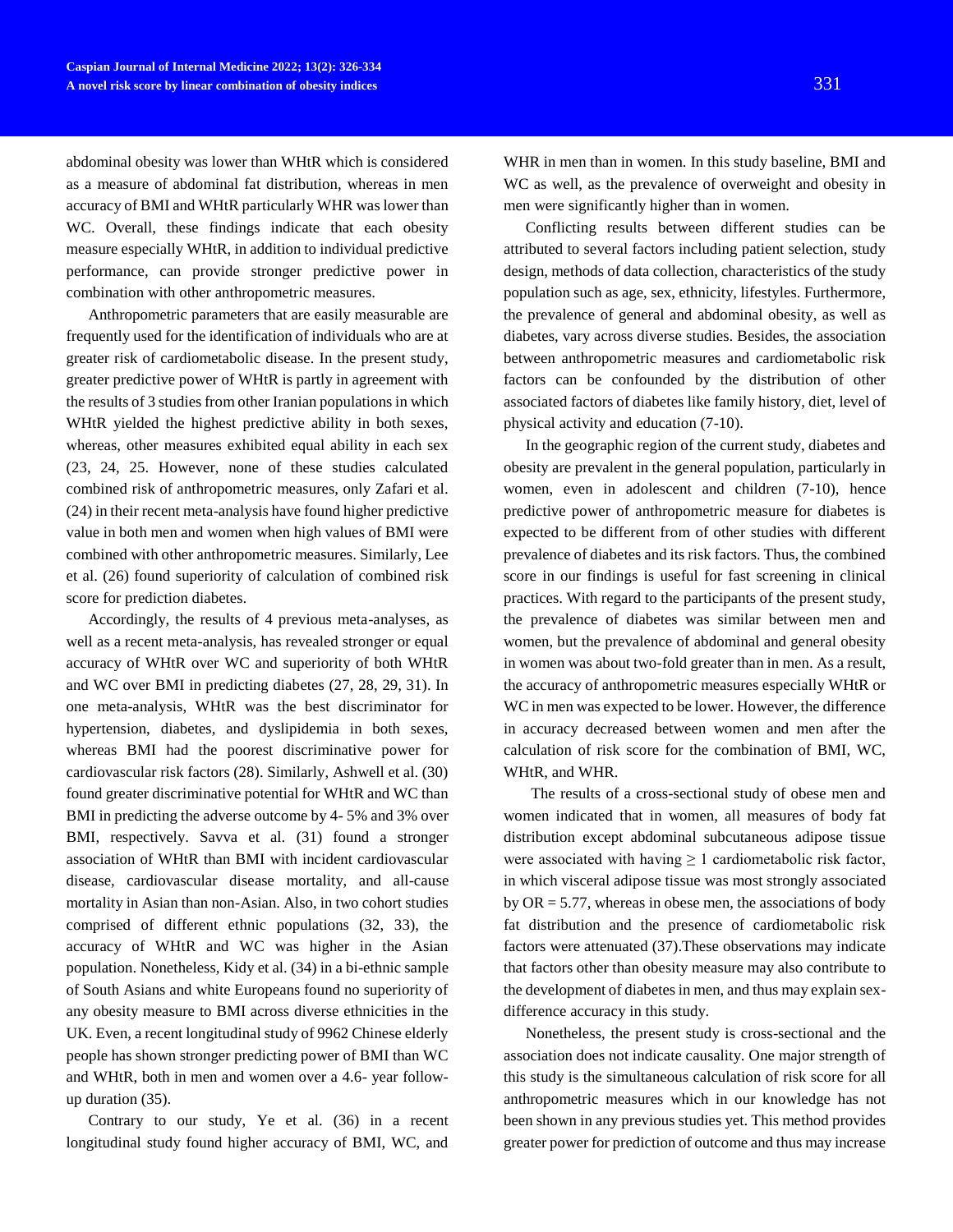the predictive power of a variable that could not be yielded when used alone.

The findings of this study regarding risk calculation of anthropometric measure especially WHtR and WC are important clinically because risk score calculation provides a simple measure for recognizing individuals who are at higher risk of cardiovascular disease. A meta-analysis of 31studies found WHtR as a quantitative measure for cardiovascular risk regardless of the degree of general obesity, and a WHtR  $\geq 0.5$ was associated with 4.15 times risk of metabolic syndrome (38). Moreover, high WHtR is associated with an increased risk of hypertension, and also the best determinant of successful aging. In one study, WHtR was inversely associated with successful aging. In this study, every 0.1-unit increase in WHtR was associated with a 0.5 unit decrease in a successful aging index and the association was greater after surpassing age and sex (39).

This study might have some limitations. The crosssectional nature of this study limits the interpretation of causality between obesity measures and diabetes and the reverse causality bias might be possible. In addition, the diagnosis of diabetes was based on FBS and/ or taking antidiabetic medication. The other criteria such as hemoglobin A1C might be useful for future study. Moreover, there are possibility of measurement errors in anthropometric measures. However, such measurement errors are nondifferential with respect to diabetes status. Thus, it may cancel out and thus it cannot lead to distortion in estimating of risk score in comparison between two groups.

In conclusion, the findings of this study indicate that each anthropometric measure of obesity especially measures of abdominal obesity are predictors of diabetes individually. The particular calculation of simultaneous risk score for all anthropometric measures provides stronger accuracy for both sexes, especially in women. This issue suggests simultaneous calculation of risk scores for all obesity indices in subjects with anthropometric measures within borderline or even in ranges of upper normal limits.

## **Acknowledgments**

The authors would like to thank the Deputy for Research and Technology of Babol University of Medical Sciences for their support.

**Funding:** None

**Conflict of interests:** The authors declare that they have no competing interests.

#### **Authors' Contributions**

All authors have substantially contributed to the conception of study design, analysis, and drafting of the manuscript and they have read and approved the final manuscript.

#### **Ethics approval and consent to participate**

The Ethics Committee of Babol University of Medical Sciences, Babol, Iran, approved this study (Ethical code: IR.MUBABOL.Rec.1400.0660). All participants were informed about the purpose of the study, and a written informed consent was obtained from all participants before data collection.

#### **Availability of data and materials**

To keep patients' confidentiality, the raw data would not be shared. However, it is available from the corresponding author on reasonable request and the summary data are available in the main document.

## **References**

- 1. Eckel RH, Krauss RM. American heart association call to action: obesity as a major risk factor for coronary heart disease. Circulation 1998; 97: 2099-100.
- 2. Smith SC Jr. Multiple risk factors for cardiovascular disease and diabetes mellitus. Am J Med 2007; 120: S3- S11.
- 3. [Yang Z,](https://www.ncbi.nlm.nih.gov/pubmed/?term=Yang%20Z%5BAuthor%5D&cauthor=true&cauthor_uid=28632766) [Ding X,](https://www.ncbi.nlm.nih.gov/pubmed/?term=Ding%20X%5BAuthor%5D&cauthor=true&cauthor_uid=28632766) [Liu J,](https://www.ncbi.nlm.nih.gov/pubmed/?term=Liu%20J%5BAuthor%5D&cauthor=true&cauthor_uid=28632766) et al. Associations between anthropometric parameters and lipid profiles in Chinese individuals with age  $\geq 40$  years and BMI <28kg/m2. PLoS [One](https://www.ncbi.nlm.nih.gov/pubmed/28632766) 2017; 12: e0178343.
- 4. James PT, Leach R, Kalamara E, Shayeghi M. The worldwide obesity epidemic. Obes Res 2001; 9(Supl 4):228S-33S
- 5. Wolf AM, Colditz GA. Current estimates of the economic cost of obesity in the United States. Obes Res 1998; 6: 97- 106.
- 6. [Murray CJ,](https://www.ncbi.nlm.nih.gov/pubmed/?term=Murray%20CJ%5BAuthor%5D&cauthor=true&cauthor_uid=23245608) [Vos T,](https://www.ncbi.nlm.nih.gov/pubmed/?term=Vos%20T%5BAuthor%5D&cauthor=true&cauthor_uid=23245608) [Lozano R,](https://www.ncbi.nlm.nih.gov/pubmed/?term=Lozano%20R%5BAuthor%5D&cauthor=true&cauthor_uid=23245608) et al. Disability-adjusted life years (DALYs) for 291 diseases and injuries in 21 regions, 1990-2010: a systematic analysis for the Global Burden of Disease Study 2010. Lancet 2012; 380: 2197-223.
- 7. Hajian-Tilaki K, Heidari B, Hajian-Tilaki A. Solitary and combined negative influences of diabetes, obesity and hypertension on health-related quality of life of elderly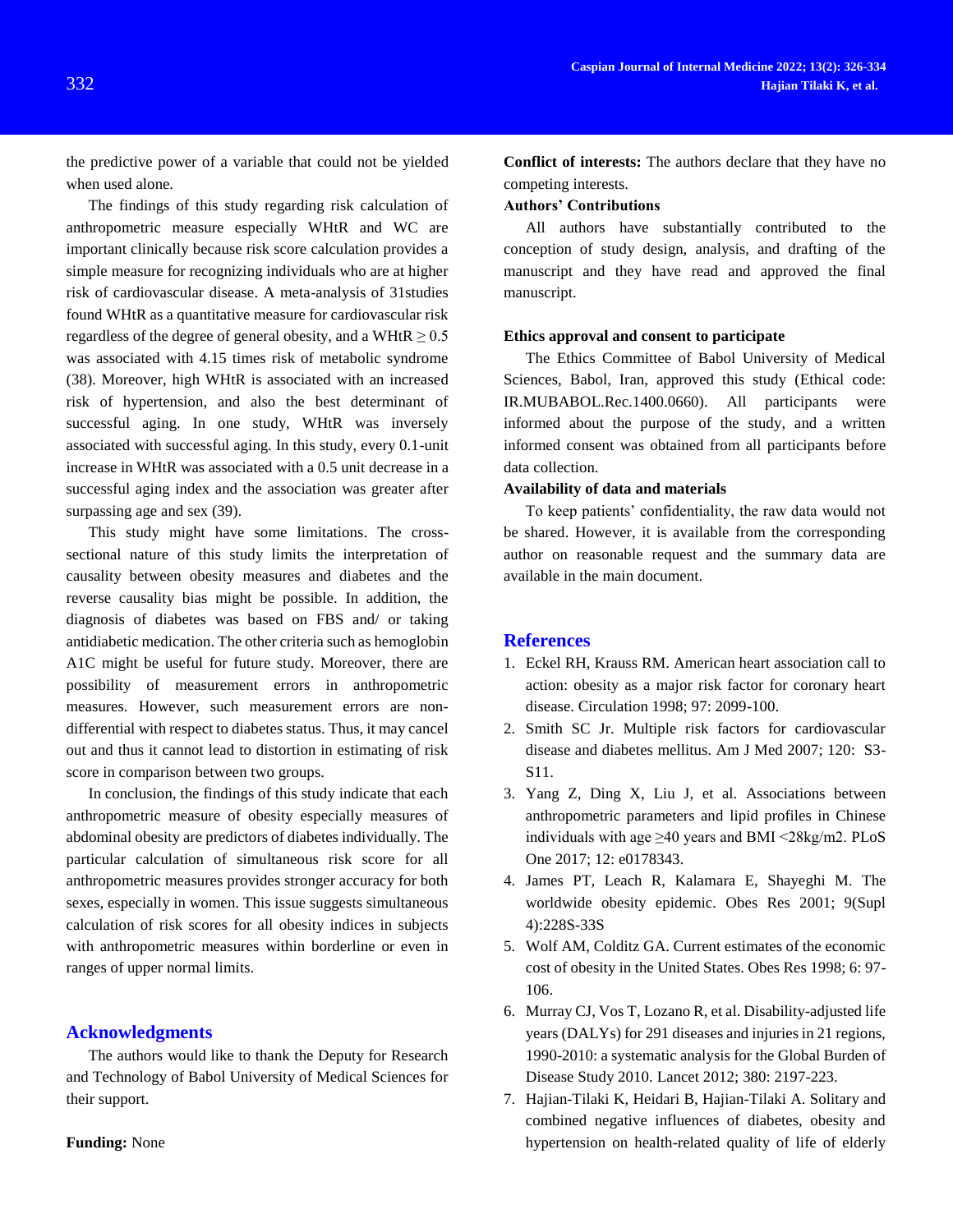individuals: A population-based cross-sectional study. Diabetes Metab Syndr 2016; 1092: S37-42.

- 8. Hajian-Tilaki KO, Heidari B. Prevalence of obesity, central obesity and the associated factors in urban population aged 20-7years, in the north of Iran: a population-based study and regression approach. Obs Rev 2007; 8: 3-10.
- 9. Hajian-Tilaki K, Heidari B. Childhood obesity, overweight, socio-demographic and life style determinants among preschool children in Babol, Northern Iran. Iran J Public Health 2013; 42: 1283-91.
- 10. Hajian-Tilaki K, Heidari B. Prevalence of overweight and obesity and their association with physical activity pattern among Iranian adolescents aged 12-17 years. Public Health Nutr 2012; 15: 2246-52.
- 11. [Hajian-Tilaki](https://pubmed.ncbi.nlm.nih.gov/?term=Hajian-Tilaki+KO&cauthor_id=21735944) KO, [Sajjadi](https://pubmed.ncbi.nlm.nih.gov/?term=Sajjadi+P&cauthor_id=21735944) P, [Razavi](https://pubmed.ncbi.nlm.nih.gov/?term=Razavi+A&cauthor_id=21735944) A. Prevalence of overweight and obesity and associated risk factors in urban primary-school children in Babol, Islamic Republic of Iran. East Mediterr Health J 2011; 17: 109-14.
- 12. Alberti KG, Zimmet PZ. Definition, diagnosis and classification diabetes mellitus and its complications. Part 1: diagnosis and classification of diabetes mellitus provisional report of a WHO consultation. Diabetes Med 1998; 15: 539-53.
- 13. Expert Panel on Detection, Evaluation, and Treatment of High Blood Cholesterol in Adults. Executive Summary of the third report of the National Cholesterol Education Program Expert Panel on Detection, Evaluation, and Treatment of High Blood Cholesterol (NCEP) in Adults (Adult Treatment Panel III). JAMA 2001; 285: 2486-97.
- 14. Grundy S M, Brewer HB, Cleeman JI, et al. Definition of metabolic syndrome: report of the National Heart, Lung and Blood Institute/American Heart Association Conference on scientific issues related to definition. Circulation 2004; 109: 433-8.
- 15. [Azizi F,](https://www.ncbi.nlm.nih.gov/pubmed/?term=Azizi%20F%5BAuthor%5D&cauthor=true&cauthor_uid=20804311) [Hadaegh F,](https://www.ncbi.nlm.nih.gov/pubmed/?term=Hadaegh%20F%5BAuthor%5D&cauthor=true&cauthor_uid=20804311) [Khalili D,](https://www.ncbi.nlm.nih.gov/pubmed/?term=Khalili%20D%5BAuthor%5D&cauthor=true&cauthor_uid=20804311) et al. Appropriate definition of metabolic syndrome among Iranian adults: report of the Iranian National Committee of Obesity. [Arch](https://www.ncbi.nlm.nih.gov/pubmed/?term=Iranian+National+committee+of+obesity+and+definition+of+metabolic+syndrome)  [Iran Med](https://www.ncbi.nlm.nih.gov/pubmed/?term=Iranian+National+committee+of+obesity+and+definition+of+metabolic+syndrome) 2010; 13: 426-8.
- 16. [Hartwig](https://www.ncbi.nlm.nih.gov/pubmed/?term=Hartwig%20S%5BAuthor%5D&cauthor=true&cauthor_uid=26792214) S, [Kluttig](https://www.ncbi.nlm.nih.gov/pubmed/?term=Kluttig%20A%5BAuthor%5D&cauthor=true&cauthor_uid=26792214) A, [Tiller](https://www.ncbi.nlm.nih.gov/pubmed/?term=Tiller%20D%5BAuthor%5D&cauthor=true&cauthor_uid=26792214) D, et al. Anthropometric markers and their association with incident type 2 diabetes mellitus: which marker is best for prediction? Pooled analysis of four German population-based cohort studies and comparison with a nationwide cohort study. [BMJ](https://www.ncbi.nlm.nih.gov/pmc/articles/PMC4735317/)  [Open](https://www.ncbi.nlm.nih.gov/pmc/articles/PMC4735317/) 2016; 6:e009266.
- 17. Hajian-Tilaki K, Heidari B[. Is waist circumference a better](http://www.ncbi.nlm.nih.gov/pubmed/25789140)  [predictor of diabetes than body mass index or waist-to](http://www.ncbi.nlm.nih.gov/pubmed/25789140)[height ratio in Iranian adults?](http://www.ncbi.nlm.nih.gov/pubmed/25789140) Int J Prev Med 2015; 6: 5.
- 18. Zeng Q, He Y, Dong SY, et al. Optimal cut-off values of BMI, waist circumference and waist: height ratio for defining obesity in Chinese adults. Br J Nutr 2014; 112: 1735-44.
- 19. Tao Y, Yu J, Tao Y, et al. Comparison of the combined obesity indices to predict cardiovascular diseases risk factors and metabolic syndrome in Northeast China. Int J Environ Res Public Health 2016; 13: 801.
- 20. Coutinho T, Goel K, Corrêa de Sá D, et al. Combining body mass index with measures of central obesity in the assessment of mortality in subjects with coronary: role of "normal weight central obesity. [J Am Coll Cardiol](https://www.sciencedirect.com/science/journal/07351097) 2013: 61: 553-60.
- 21. Emerging Risk Factors Collaboration, Wormser D, Kaptoge S, et al. Separate and combined associations of body-mass index and abdominal adiposity with cardiovascular disease: collaborative analysis of 58 prospective studies. Lancet 2011; 377: 1085–95.
- 22. Hajian-Tilaki K, Heidari B, Firouzjahi A, et al[. Prevalence](https://www.ncbi.nlm.nih.gov/pubmed/25220921)  [of metabolic syndrome and the association with socio](https://www.ncbi.nlm.nih.gov/pubmed/25220921)[demographic characteristics and physical activity in urban](https://www.ncbi.nlm.nih.gov/pubmed/25220921)  [population of Iranian adults: a population-based study.](https://www.ncbi.nlm.nih.gov/pubmed/25220921) Diabetes Metab Syndr 2014; 8: 170-6.
- 23. Mirzaei M, Khajeh M. Comparison of anthropometric indices (body mass index, waist circumference, waist to hip ratio and waist to height ratio) in predicting risk of type II diabetes in the population of Yazd, Iran. Diabetes Metab Syndr 2018; 12: 667-82.
- 24. Zafari N, Lotfaliany M, Mansournia MA, et al. Optimal cut-points of different anthropometric indices and their joint effect in prediction of type 2 diabetes: results of a cohort study. BMC Public Health 2018; 18: 691.
- 25. Talaei M, Sadeghi M, Marshall T, et al. Anthropometric indices predicting incident type 2 diabetes in an Iranian population: the Isfahan Cohort Study. [Diabetes](https://www.ncbi.nlm.nih.gov/pubmed/23867722)  [Metab](https://www.ncbi.nlm.nih.gov/pubmed/23867722) 2013; 39: 424-31.
- 26. [Lee BJ,](https://www.ncbi.nlm.nih.gov/pubmed/?term=Lee%20BJ%5BAuthor%5D&cauthor=true&cauthor_uid=24608055) [Ku B,](https://www.ncbi.nlm.nih.gov/pubmed/?term=Ku%20B%5BAuthor%5D&cauthor=true&cauthor_uid=24608055) [Nam J,](https://www.ncbi.nlm.nih.gov/pubmed/?term=Nam%20J%5BAuthor%5D&cauthor=true&cauthor_uid=24608055) [Pham DD,](https://www.ncbi.nlm.nih.gov/pubmed/?term=Pham%20DD%5BAuthor%5D&cauthor=true&cauthor_uid=24608055) [Kim JY.](https://www.ncbi.nlm.nih.gov/pubmed/?term=Kim%20JY%5BAuthor%5D&cauthor=true&cauthor_uid=24608055) Prediction of fasting plasma glucose status using anthropometric measures for diagnosing type 2 diabetes. [IEEE J Biomed](https://www.ncbi.nlm.nih.gov/pubmed/24608055)  [Health Inform](https://www.ncbi.nlm.nih.gov/pubmed/24608055) 2014; 18: 555-61.
- 27. [Lee CMY,](https://www.ncbi.nlm.nih.gov/pubmed/?term=Lee%20CMY%5BAuthor%5D&cauthor=true&cauthor_uid=28783531) [Woodward M,](https://www.ncbi.nlm.nih.gov/pubmed/?term=Woodward%20M%5BAuthor%5D&cauthor=true&cauthor_uid=28783531) [Pandeya N,](https://www.ncbi.nlm.nih.gov/pubmed/?term=Pandeya%20N%5BAuthor%5D&cauthor=true&cauthor_uid=28783531) et al. Comparison of relationships between four common anthropometric